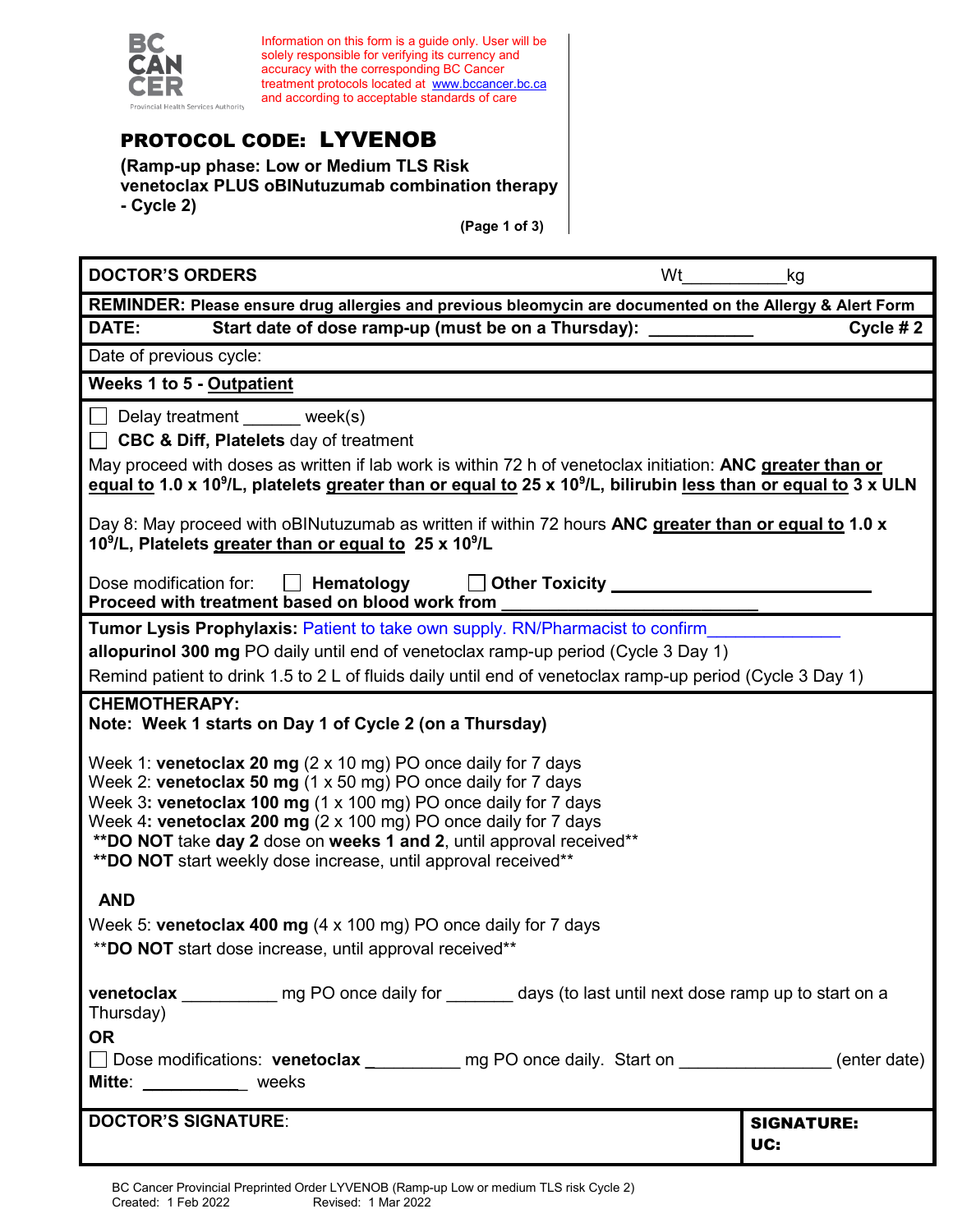

Information on this form is a guide only. User will be solely responsible for verifying its currency and accuracy with the corresponding BC Cancer treatment protocols located at [www.bccancer.bc.ca](http://www.bccancer.bc.ca/) and according to acceptable standards of care

# PROTOCOL CODE: LYVENOB

**(Ramp-up phase: Low or Medium TLS Risk venetoclax PLUS oBINutuzumab combination therapy - Cycle 2)**

**(Page 2 of 3)**

#### **DATE:**

**\*\*Have Hypersensitivity Reaction Tray and Protocol Available\*\***

### **PREMEDICATIONS FOR oBINutuzumab INFUSION:**

Patient to take own **acetaminophen** and **diphenhydrAMINE** supply. RN/Pharmacist to confirm:

30 minutes prior to infusion:

**acetaminophen to 650 to 975 mg** PO **diphenhydrAMINE 50 mg** PO

If previous reaction was grade 3, or if lymphocyte count greater than 25 x 10<sup>9</sup>/L before treatment:

60 minutes prior to infusion:

**dexamethasone 20 mg** IV in 50 mL NS over 15 minutes

**TREATMENT:**

**Note: Day 8 must be on a Thursday**

**oBINutuzumab 1000 mg** IV in 250 mL NS on **Day 8.**

Start at 100 mg/h. Increase by 100 mg/h every 30 minutes until rate = 400 mg/h unless toxicity occurs. Refer to protocol appendix for oBINutuzumab infusion rate titration table.

Vital signs prior to start of infusion, and as clinically indicated during and post infusion Refer to protocol for resuming infusion following a reaction If flushing, dyspnea, rigors, rash, pruritus, vomiting, chest pain, any other new acute discomfort or exacerbation of any existing symptoms occur, stop infusion and page physician.

### **RETURN APPOINTMENT ORDERS**

Return in **five** weeks for Doctor and Cycle 3. Book Chemo on Day 1.

**DOCTOR'S SIGNATURE**: **SIGNATURE: UC:**